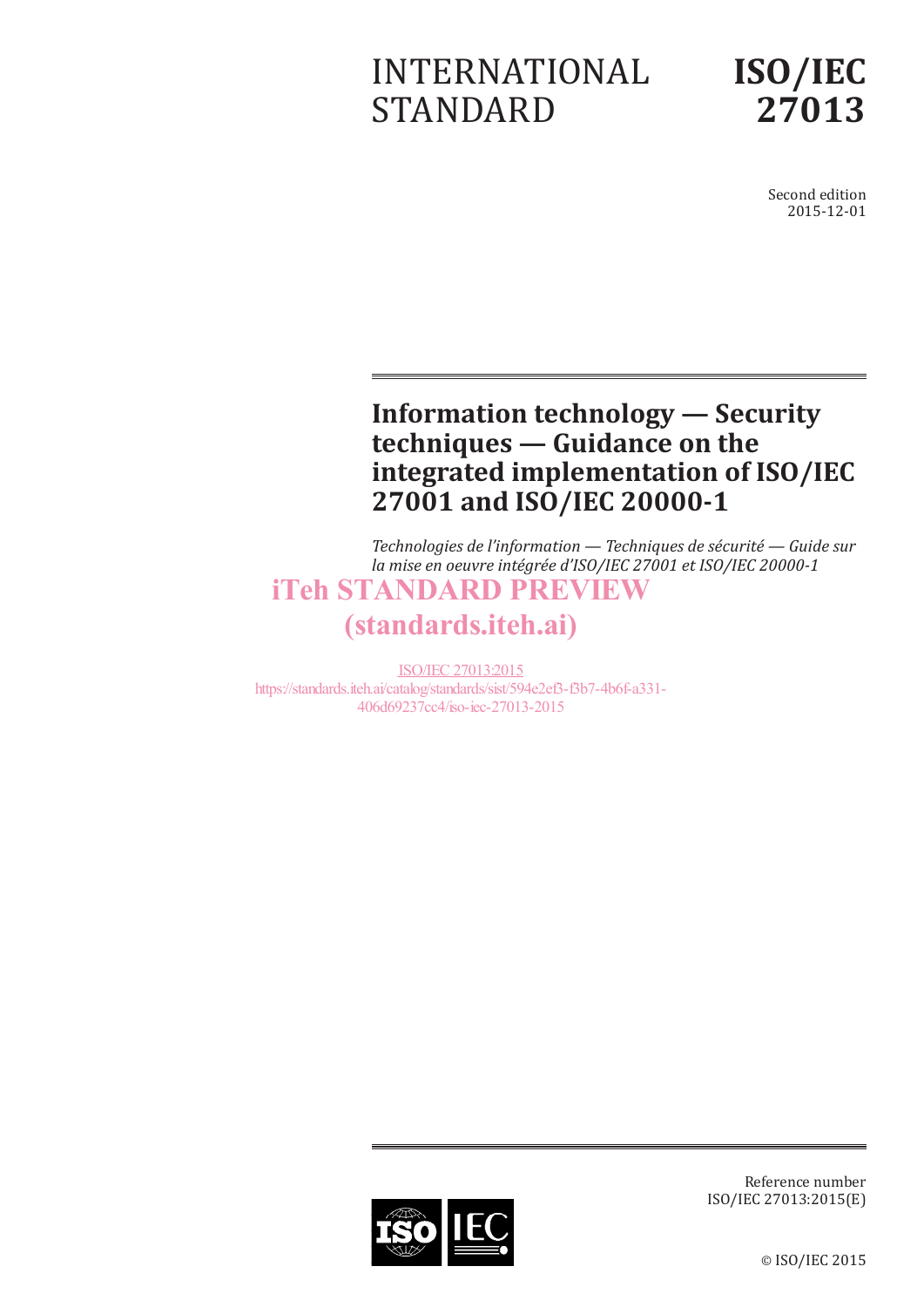# iTeh STANDARD PREVIEW (standards.iteh.ai)

ISO/IEC 27013:2015 https://standards.iteh.ai/catalog/standards/sist/594e2ef3-f3b7-4b6f-a331- 406d69237cc4/iso-iec-27013-2015



© ISO/IEC 2015, Published in Switzerland

All rights reserved. Unless otherwise specified, no part of this publication may be reproduced or utilized otherwise in any form or by any means, electronic or mechanical, including photocopying, or posting on the internet or an intranet, without prior written permission. Permission can be requested from either ISO at the address below or ISO's member body in the country of the requester.

ISO copyright office Ch. de Blandonnet 8 • CP 401 CH-1214 Vernier, Geneva, Switzerland Tel. +41 22 749 01 11 Fax +41 22 749 09 47 copyright@iso.org www.iso.org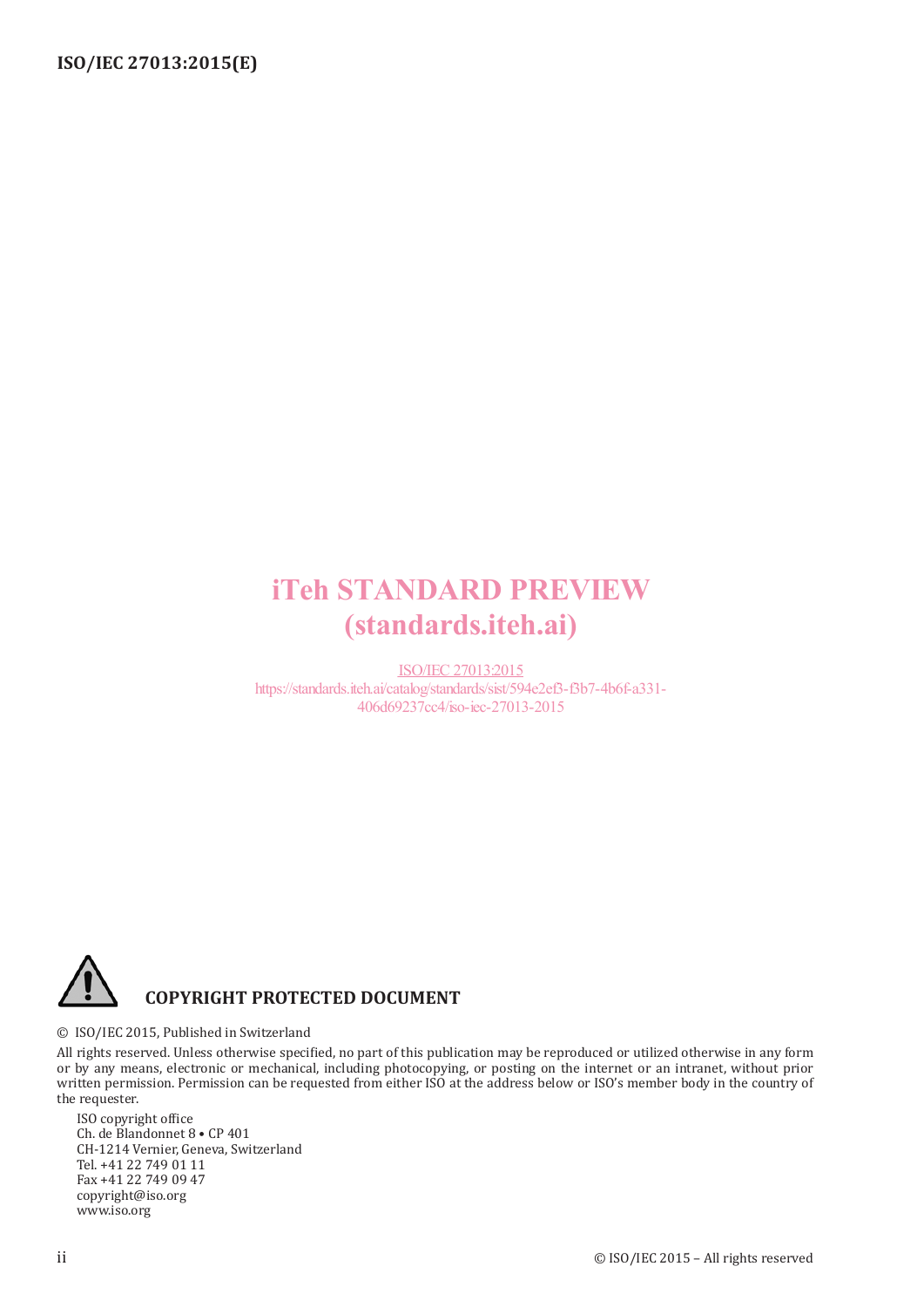## **Contents**

| ×<br>٧<br>×<br>۰, |
|-------------------|
|-------------------|

| 1            |                                                                                                                                                                                                                                |                                                                                                                                                                                                                                            |                                                                                     |  |  |
|--------------|--------------------------------------------------------------------------------------------------------------------------------------------------------------------------------------------------------------------------------|--------------------------------------------------------------------------------------------------------------------------------------------------------------------------------------------------------------------------------------------|-------------------------------------------------------------------------------------|--|--|
| $\mathbf{2}$ |                                                                                                                                                                                                                                |                                                                                                                                                                                                                                            |                                                                                     |  |  |
| 3            |                                                                                                                                                                                                                                |                                                                                                                                                                                                                                            |                                                                                     |  |  |
|              |                                                                                                                                                                                                                                |                                                                                                                                                                                                                                            |                                                                                     |  |  |
| 4            | 4.1                                                                                                                                                                                                                            |                                                                                                                                                                                                                                            |                                                                                     |  |  |
|              | 4.2                                                                                                                                                                                                                            |                                                                                                                                                                                                                                            |                                                                                     |  |  |
|              | 4.3                                                                                                                                                                                                                            |                                                                                                                                                                                                                                            |                                                                                     |  |  |
|              | 4.4                                                                                                                                                                                                                            | Similarities and differences <b><i>manufacture and all the contract and all the contract and all the contract and all the contract and all the contract and all the contract and all the contract and all the contract and all the</i></b> |                                                                                     |  |  |
| 5            | Approaches for integrated implementation                                                                                                                                                                                       |                                                                                                                                                                                                                                            |                                                                                     |  |  |
|              | 5.1                                                                                                                                                                                                                            |                                                                                                                                                                                                                                            |                                                                                     |  |  |
|              | 5.2<br>5.3                                                                                                                                                                                                                     |                                                                                                                                                                                                                                            |                                                                                     |  |  |
|              |                                                                                                                                                                                                                                |                                                                                                                                                                                                                                            |                                                                                     |  |  |
|              |                                                                                                                                                                                                                                | 5.3.1                                                                                                                                                                                                                                      |                                                                                     |  |  |
|              |                                                                                                                                                                                                                                | 5.3.2                                                                                                                                                                                                                                      |                                                                                     |  |  |
|              |                                                                                                                                                                                                                                | 5.3.3                                                                                                                                                                                                                                      | A management system exists which fulfils the requirement of one of                  |  |  |
|              |                                                                                                                                                                                                                                |                                                                                                                                                                                                                                            |                                                                                     |  |  |
|              |                                                                                                                                                                                                                                | 5.3.4                                                                                                                                                                                                                                      | Separate management systems exist which fulfil the requirements of<br>each standard |  |  |
| 6            | Integrated implementation adnsiderations teh.ai) [1993] [2003] [2004] [2004] [2004] [2004] [2004] [2004] [2004] [2004] [2004] [2004] [2004] [2004] [2004] [2004] [2004] [2004] [2004] [2004] [2004] [2004] [2004] [2004] [2004 |                                                                                                                                                                                                                                            |                                                                                     |  |  |
|              | 6.1                                                                                                                                                                                                                            |                                                                                                                                                                                                                                            |                                                                                     |  |  |
|              | 6.2                                                                                                                                                                                                                            |                                                                                                                                                                                                                                            |                                                                                     |  |  |
|              |                                                                                                                                                                                                                                |                                                                                                                                                                                                                                            |                                                                                     |  |  |
|              |                                                                                                                                                                                                                                | 6.2.2                                                                                                                                                                                                                                      |                                                                                     |  |  |
|              |                                                                                                                                                                                                                                | 6.2.3                                                                                                                                                                                                                                      |                                                                                     |  |  |
|              |                                                                                                                                                                                                                                | 6.2.4                                                                                                                                                                                                                                      |                                                                                     |  |  |
|              |                                                                                                                                                                                                                                | 6.2.5                                                                                                                                                                                                                                      |                                                                                     |  |  |
|              |                                                                                                                                                                                                                                | 6.2.6                                                                                                                                                                                                                                      |                                                                                     |  |  |
|              | 6.3                                                                                                                                                                                                                            |                                                                                                                                                                                                                                            |                                                                                     |  |  |
|              |                                                                                                                                                                                                                                | 6.3.1                                                                                                                                                                                                                                      |                                                                                     |  |  |
|              |                                                                                                                                                                                                                                | 6.3.2                                                                                                                                                                                                                                      |                                                                                     |  |  |
|              |                                                                                                                                                                                                                                | 6.3.3                                                                                                                                                                                                                                      |                                                                                     |  |  |
|              |                                                                                                                                                                                                                                | 6.3.4<br>6.3.5                                                                                                                                                                                                                             |                                                                                     |  |  |
|              |                                                                                                                                                                                                                                | 6.3.6                                                                                                                                                                                                                                      |                                                                                     |  |  |
|              |                                                                                                                                                                                                                                | 6.3.7                                                                                                                                                                                                                                      |                                                                                     |  |  |
|              |                                                                                                                                                                                                                                | 6.3.8                                                                                                                                                                                                                                      |                                                                                     |  |  |
|              |                                                                                                                                                                                                                                | 6.3.9                                                                                                                                                                                                                                      |                                                                                     |  |  |
|              |                                                                                                                                                                                                                                | 6.3.10                                                                                                                                                                                                                                     |                                                                                     |  |  |
|              |                                                                                                                                                                                                                                |                                                                                                                                                                                                                                            | Annex A (informative) Correspondence between ISO/IEC 27001 and ISO/IEC 20000-116    |  |  |
|              |                                                                                                                                                                                                                                |                                                                                                                                                                                                                                            |                                                                                     |  |  |
|              |                                                                                                                                                                                                                                |                                                                                                                                                                                                                                            |                                                                                     |  |  |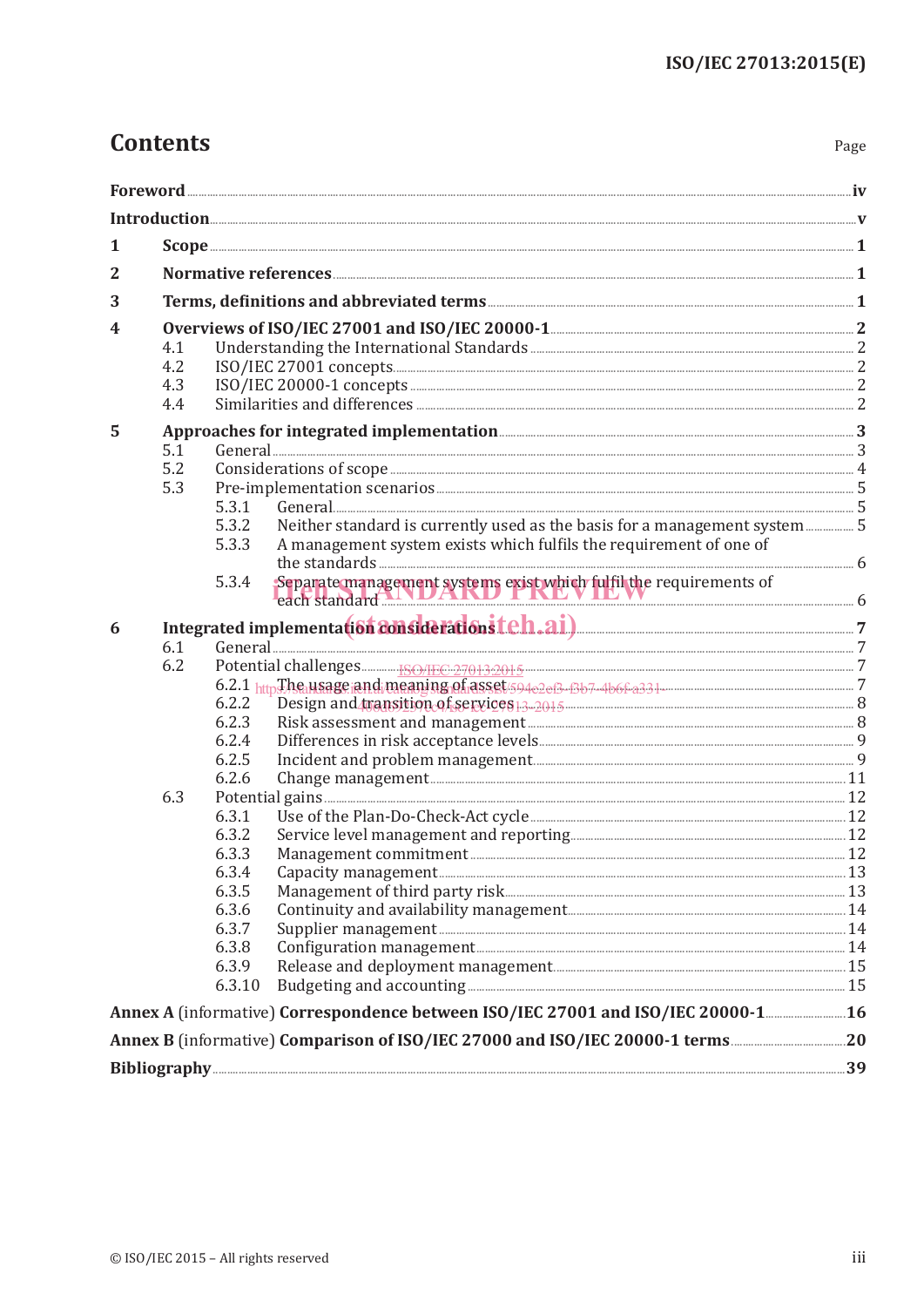## **Foreword**

ISO (the International Organization for Standardization) and IEC (the International Electrotechnical Commission) form the specialized system for worldwide standardization. National bodies that are members of ISO or IEC participate in the development of International Standards through technical committees established by the respective organization to deal with particular fields of technical activity. ISO and IEC technical committees collaborate in fields of mutual interest. Other international organizations, governmental and non-governmental, in liaison with ISO and IEC, also take part in the work. In the field of information technology, ISO and IEC have established a joint technical committee, ISO/IEC JTC 1.

The procedures used to develop this document and those intended for its further maintenance are described in the ISO/IEC Directives, Part 1. In particular the different approval criteria needed for the different types of document should be noted. This document was drafted in accordance with the editorial rules of the ISO/IEC Directives, Part 2 (see www.iso.org/directives).

Attention is drawn to the possibility that some of the elements of this document may be the subject of patent rights. ISO and IEC shall not be held responsible for identifying any or all such patent rights. Details of any patent rights identified during the development of the document will be in the Introduction and/or on the ISO list of patent declarations received (see www.iso.org/patents).

Any trade name used in this document is information given for the convenience of users and does not constitute an endorsement.

For an explanation on the meaning of ISO specific terms and expressions related to conformity<br>assessment as well as information about ISO's adherence to the WTO principles in the Technical assessment, as well as information about ISO's adherence to the WTO principles in the Technical descessioning, as went as information about 150 standards to the time principles in

The committee responsible for this document is ISO/IEC JTC 1, *Information technology*, Subcommittee SC 27, *IT Security techniques*. ISO/IEC 27013:2015 https://standards.iteh.ai/catalog/standards/sist/594e2ef3-f3b7-4b6f-a331-

This second edition cancels and replac<del>es the first edition</del> (ISO/IEC 27013:2012), which has been technically revised.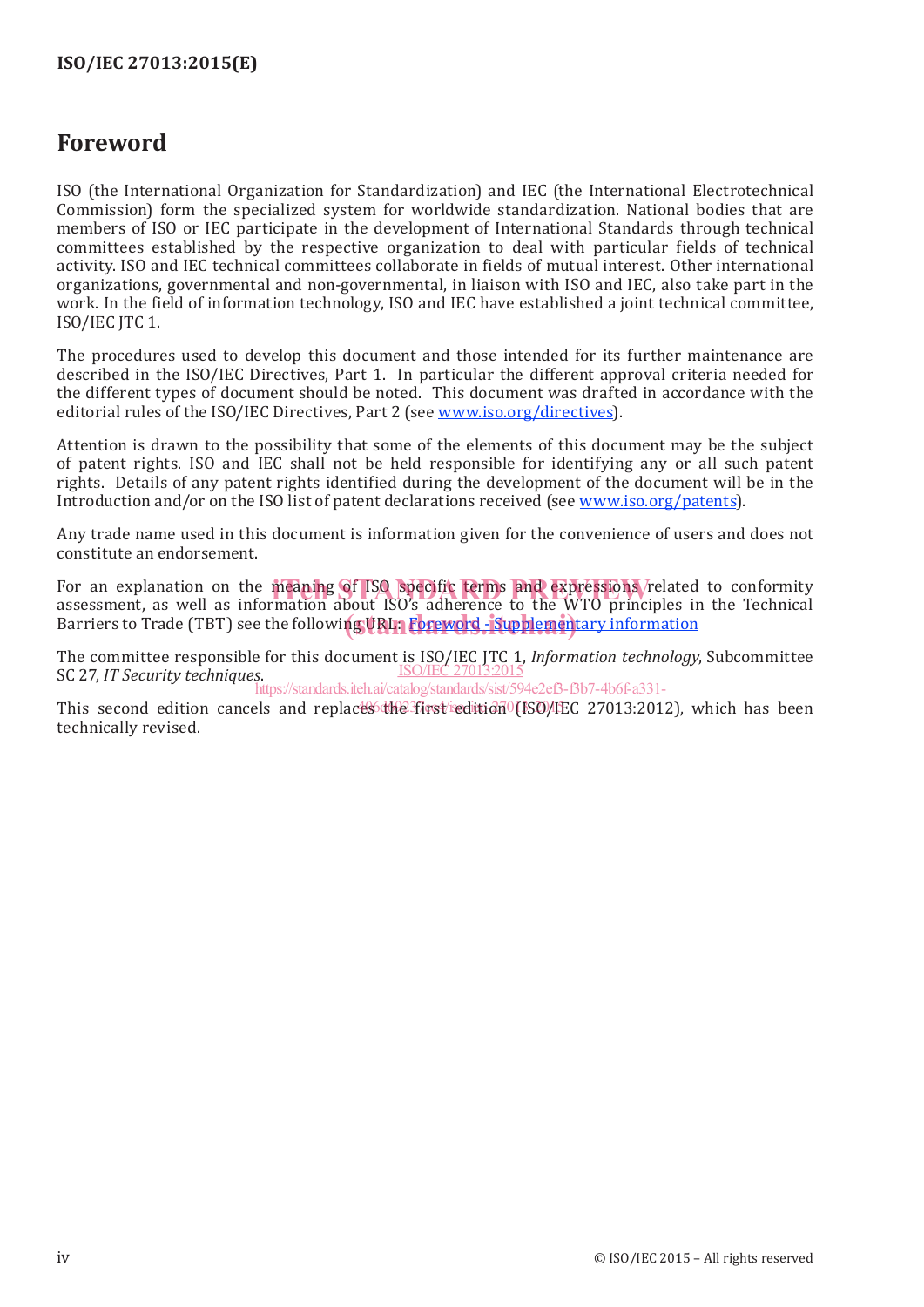### **Introduction**

The relationship between information security management and service management is so close that many organizations already recognise the benefits of adopting the two International Standards for these domains: ISO/IEC 27001 for information security management and ISO/IEC 20000-1 for service management. It is common for an organization to improve the way it operates to achieve conformity with the requirements specified in one of these International Standards and then make further improvements to achieve conformity with the requirements of the other.

There are a number of advantages in implementing an integrated management system that takes into account not only the services provided but also the protection of information. These benefits can be experienced whether one International Standard is implemented before the other, or both International Standards are implemented simultaneously. Management and organizational processes, in particular, can derive benefit from the mutually reinforcing concepts and similarities between these International Standards and their common objectives.

Key benefits of an integrated implementation of information security management and service management include the following:

- a) the credibility, to internal or external customers of the organization, of an effective and secure service;
- b) the lower cost of an integrated programme of two projects, where effective and efficient management of both services and information security are part of an organization's strategy;
- c) a reduction in implementation time due to the integrated development of processes common to both standards; (standards.iteh.ai)
- d) better communication, reduced cost and improved operational efficiency through elimination of unnecessary duplication; ISO/IEC 27013:2015 https://standards.iteh.ai/catalog/standards/sist/594e2ef3-f3b7-4b6f-a331-
- e) a greater understanding by ser<u>wice management and secu</u>rity personnel of each others' viewpoints;
- f) an organization certified for ISO/IEC 27001 can more easily fulfil the requirements for information security specified in ISO/IEC 20000-1:2011, 6.6, as both International Standards are complementary in requirements.

The guidance in this International Standard is based upon the published versions of both ISO/IEC 27001 and ISO/IEC 20000-1.

This International Standard is intended for use by persons with knowledge of both, either or neither of the International Standards ISO/IEC 27001 and ISO/IEC 20000-1.

It is expected that all readers have access to copies of both ISO/IEC 27001 and ISO/IEC 20000-1. Consequently, this International Standard does not reproduce parts of either of those International Standards. Equally, it does not describe all parts of each International Standard comprehensively. Only those parts where subject matter overlaps are described in detail.

This International Standard does not provide guidance associated with the various legislation and regulations outside the control of the organization. These can vary by country and impact the planning of an organization's management system.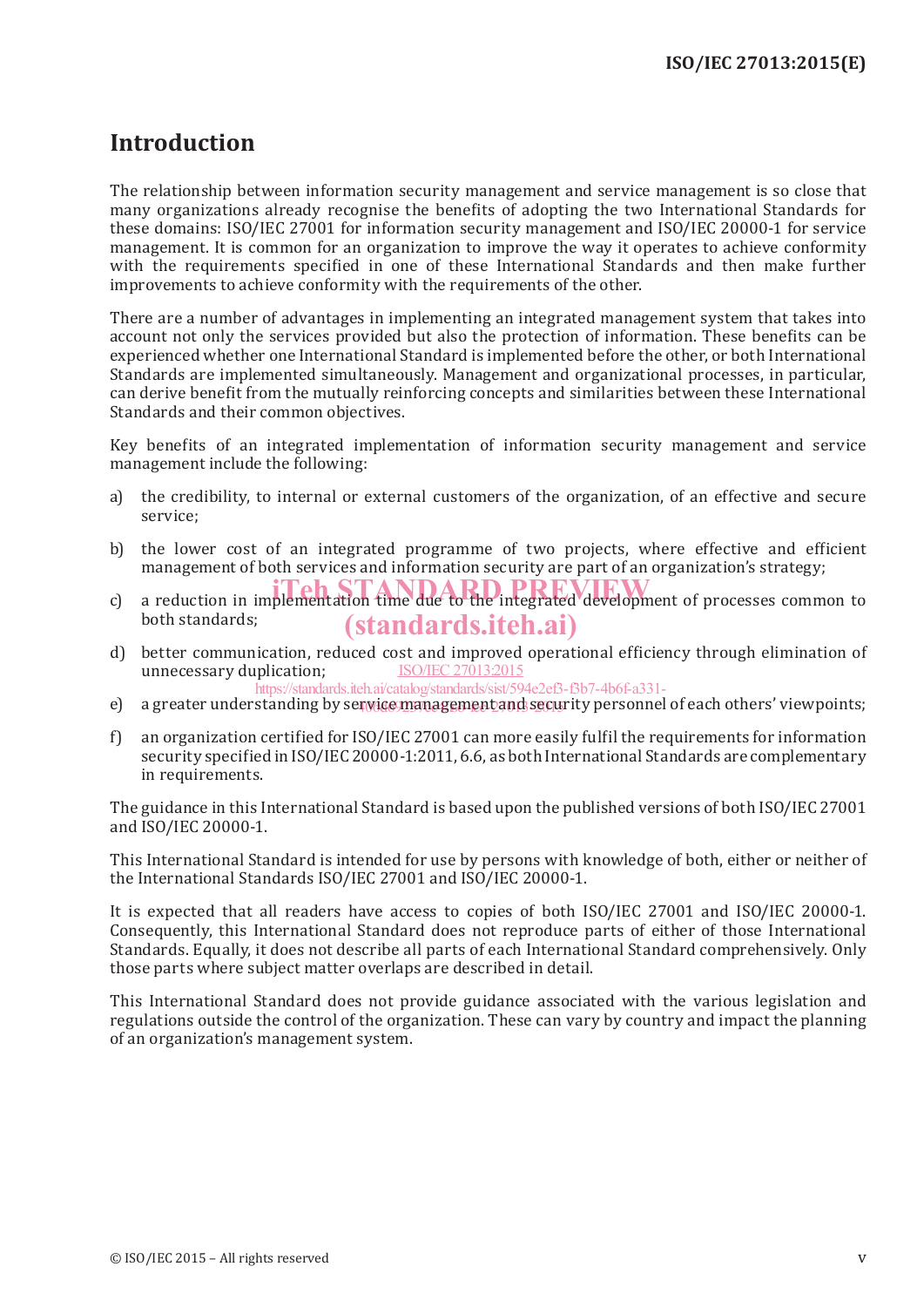# iTeh STANDARD PREVIEW (standards.iteh.ai)

ISO/IEC 27013:2015 https://standards.iteh.ai/catalog/standards/sist/594e2ef3-f3b7-4b6f-a331- 406d69237cc4/iso-iec-27013-2015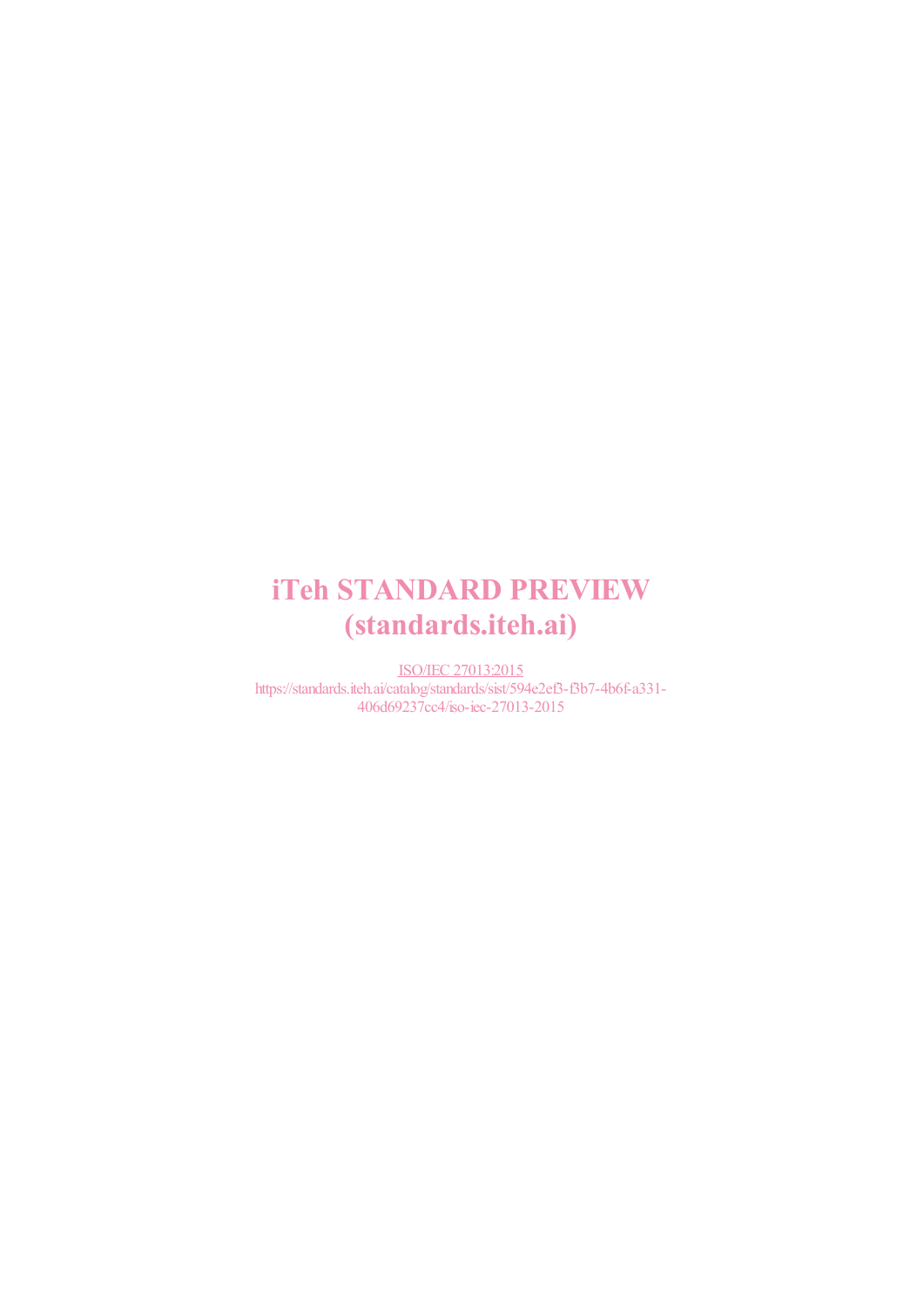## **Information technology — Security techniques — Guidance on the integrated implementation of ISO/IEC 27001 and ISO/IEC 20000-1**

### **1 Scope**

This International Standard provides guidance on the integrated implementation of ISO/IEC 27001 and ISO/IEC 20000-1 for those organizations that are intending to either

- a) implement ISO/IEC 27001 when ISO/IEC 20000-1 is already implemented, or vice versa,
- b) implement both ISO/IEC 27001 and ISO/IEC 20000-1 together, or
- c) integrate existing management systems based on ISO/IEC 27001 and ISO/IEC 20000-1.

This International Standard focuses exclusively on the integrated implementation of an information security management system (ISMS) as specified in ISO/IEC 27001 and a service management system (SMS) as specified in ISO/IEC 20000-1.

In practice, ISO/IEC 27001 and ISO/IEC 20000-1 can also be integrated with other management system standards, such as ISO 9001 and ISO/120 20000 1 can also be integrated with

## (standards.iteh.ai)

### **2 Normative references**

The following documents, in whole or  $\frac{150}{150}$  is  $\frac{27013}{100}$  in part, are normatively referenced in this document and are indispensable for its application. For dated references, only the edition cited applies. For undated indispensable for its application. For undated references, the latest edition of the referenced document (including any amendments) applies.

ISO/IEC 20000-1:2011, *Information technology — Service management — Part 1: Service management system requirements*

ISO/IEC/TR20000-10, *Information technology — Service management — Part 10: Concepts and terminology*

ISO/IEC 27000:2014, *Information technology — Security techniques — Information security management systems — Overview and vocabulary*

ISO/IEC 27001:2013, *Information technology — Security techniques — Information security management systems — Requirements*

### **3 Terms, definitions and abbreviated terms**

For the purposes of this document, the terms and definitions given in ISO/IEC 27000, ISO/IEC 20000-1 and ISO/IEC/TR 20000-10 apply.

The following abbreviations apply.

ISMS information security management system (from ISO/IEC 27001)

SMS service management system (from ISO/IEC 20000-1)

Annex A provides a comparison of content at a clause level between ISO/IEC 27001 and ISO/IEC 20000-1.

Annex B provides a comparison of terms defined in the following:

— ISO/IEC 27000, the glossary for ISO/IEC 27001;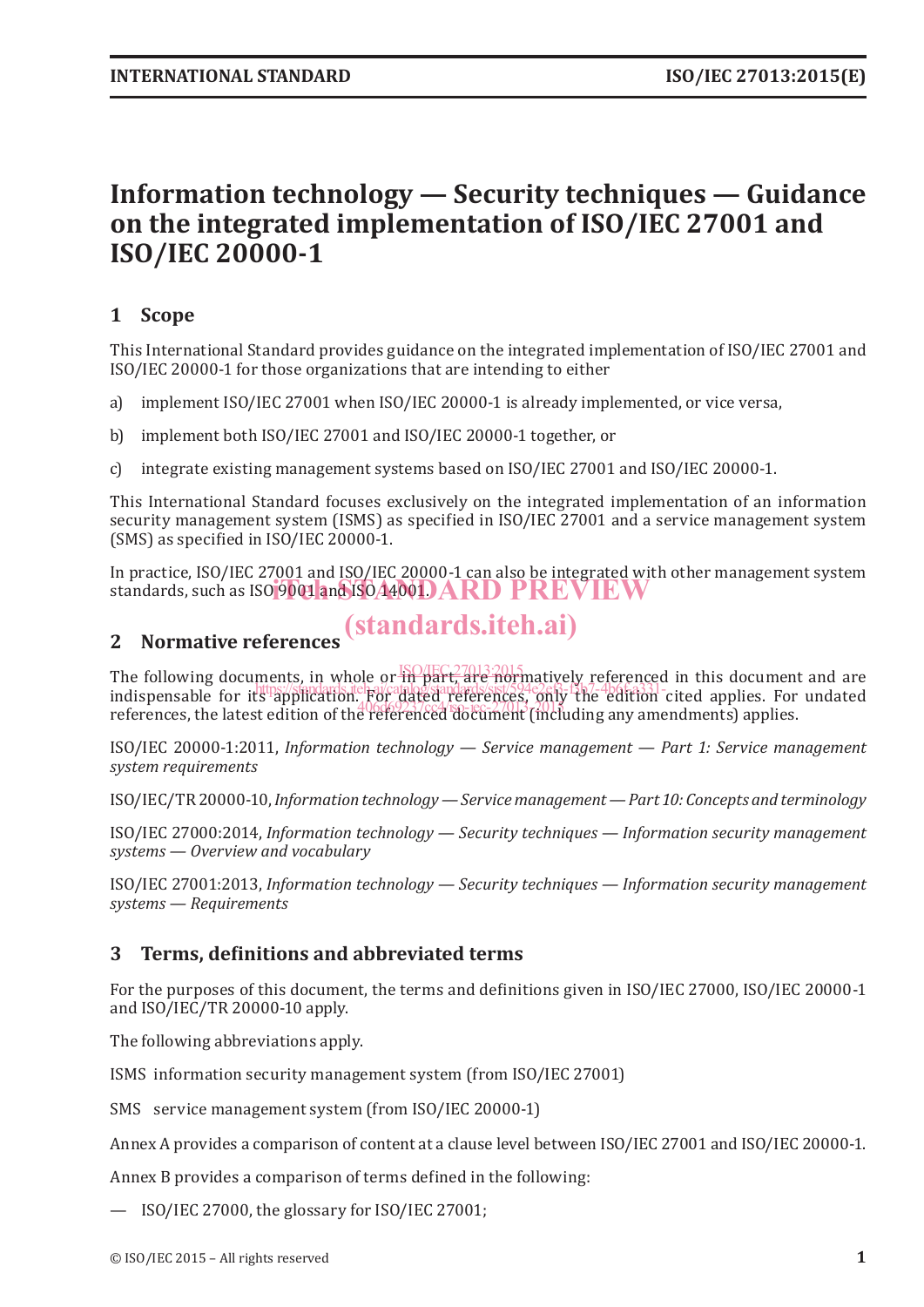- terms used in ISO/IEC 27001;
- terms defined or used in ISO/IEC 20000-1 or ISO/IEC/TR 20000-10.

### **4 Overviews of ISO/IEC 27001 and ISO/IEC 20000-1**

### **4.1 Understanding the International Standards**

An organization should have a good understanding of the characteristics, similarities and differences of ISO/IEC 27001 and ISO/IEC 20000-1 before planning an integrated management system for information security management and service management. This maximizes the time and resources available for implementation. 4.2 to 4.4 provide an introduction to the main concepts underlying both Internatonal Standards but should not be used as a substitute for a detailed review.

### **4.2 ISO/IEC 27001 concepts**

ISO/IEC 27001 provides a model for establishing, implementing, maintaining and continually improving an ISMS to protect information. Information can take any shape, be stored in any form and be used for any purpose by, or within, the organization.

To achieve conformity with the requirements specified in ISO/IEC 27001, an organization should implement an ISMS based on a risk assessment process to identify risks to information. As part of this work, the organization should select, implement, monitor and review a variety of measures to manage these risks. These measures are known as controls. The organization should determine acceptable these risks. These measures are known as controls. The organization should determine acceptable<br>levels of risk, taking into account the requirements of interested parties relevant to information security. Examples of requirements are business requirements, legal) and regulatory requirements or<br>contractual obligations contractual obligations.

ISO/IEC 27001 can be used by any type and size of Greamization.

https://standards.iteh.ai/catalog/standards/sist/594e2ef3-f3b7-4b6f-a331-

### **4.3 ISO/IEC 20000-1 concepts**

ISO/IEC 20000-1 can be used by organizations, or parts of organizations, which use or provide services. This adds value for both the customer and the service provider. All processes covered by the standard should be controlled by the service provider, even if some processes are operated by other parties. It is only the service provider that can achieve conformity with the requirements specified in ISO/IEC 20000-1.

406d69237cc4/iso-iec-27013-2015

The SMS directs and controls a service provider's activities and resources in the design, development, transition, operation and improvement of services to fulfil service requirements as agreed with its customer(s).

To fulfil the requirements specified in ISO/IEC 20000-1, the service provider should implement a range of specific service management processes. These include incident management, change management and problem management, amongst others. Information security management is one of the ISO/IEC 20000- 1 service management processes.

ISO/IEC 20000-1 can be used by any type and size of organization.

### **4.4 Similarities and differences**

Service management and information security management are often treated as if they are neither connected nor interdependent. The context for such separation is that service management can easily be related to efficiency and profitability, while information security management is often not understood to be fundamental to effective service delivery. As a result, service management is frequently implemented first. However, as shown in Figure 1, many control objectives and controls in ISO/IEC 27001:2013, Annex A are also included within the service management requirements for an SMS specified in ISO/IEC 20000-1.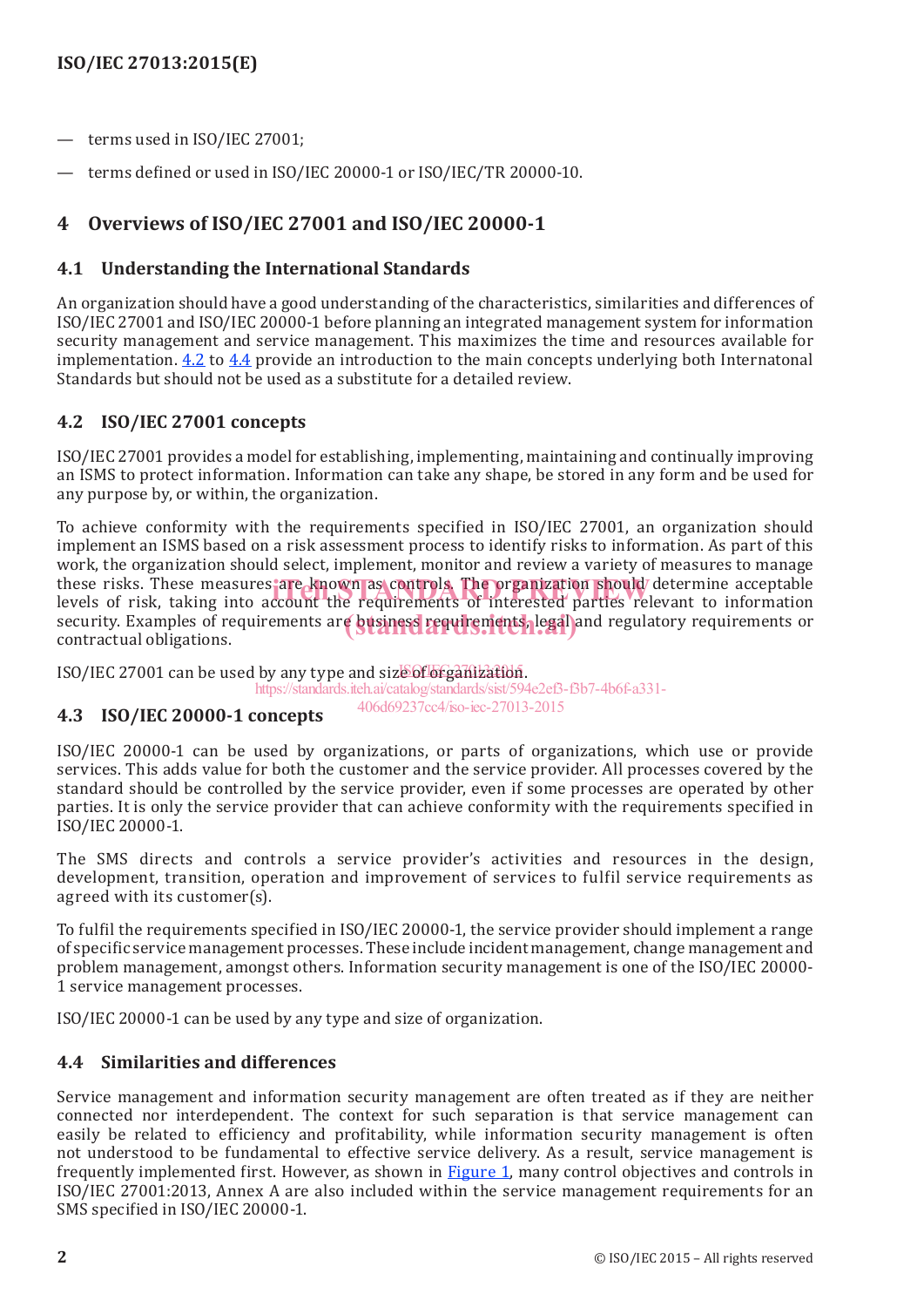

# $F$ igure  $1 - C$ omparison between concepts in **ISO/IEC** 27001 and ISO/IEC 20000-1

Information security management and service management clearly address very similar processes and activities, even though each management system highlights different details. See Annex A for further information. When working with the two standards, it should be understood that their characteristics information. When working with the two standards, it should be understood that their characteristics differ in more than one respect. For example, their scopes differ (see 5.2). They also have different different and the more than one respect. For example, their scopes differ (see 5.2). They also have different and in more than one respect. To a sample, then 703-2013 and (see <u>5.2</u>). They also have different<br>goals. ISO/IEC 20000-1 is designed to ensure that the organization provides effective services, while ISO/IEC 27001 is designed to enable the organization to manage information security risk and prevent security incidents.

### **5 Approaches for integrated implementation**

### **5.1 General**

An organization planning to implement both ISO/IEC 27001 and ISO/IEC 20000-1 can be in one of three states as follows:

- ad-hoc management arrangements exist which cover both information security management and service management (formal management systems can also exist for other areas, such as quality management);
- there is a management system based upon one of these two International Standards;
- there are separate management systems based on the two International Standards but these are not integrated.

An organization planning to implement an integrated management system for information security and service management should consider at least the following:

- a) other management system(s) already in use (e.g. a quality management system);
- b) all services, processes and their interdependencies in the context of the integrated management system;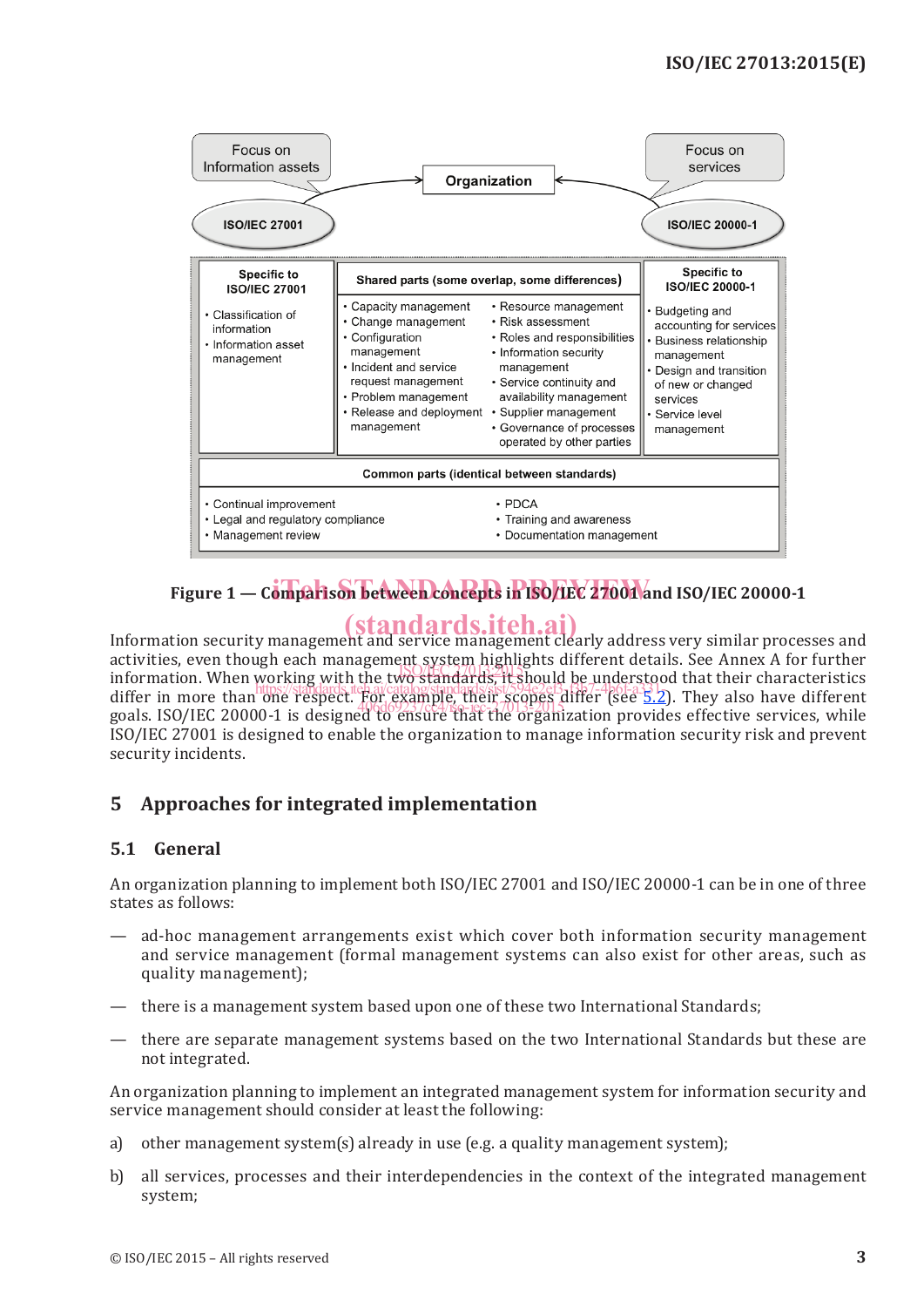### **ISO/IEC 27013:2015(E)**

- c) elements of each standard which can be merged and how they can be merged;
- d) elements that are to remain separate;
- e) the impact of the integrated management system on customers, suppliers and other parties;
- f) the impact on technology in use;
- g) the impact on, or risk to, services and service management;
- h) the impact on, or risk to, information security and information security management;
- i) education and training in the integrated management system;
- j) phases and sequence of implementation activities.

### **5.2 Considerations of scope**

One area where the two International Standards differ significantly is on the subject of scope, namely, what assets, processes and parts of the organization the management system should include.

ISO/IEC 20000-1 is concerned with the design, transition, delivery and improvement of services to deliver business value. This is achieved through defining the service requirements to deliver objectives and then coordinating the policies, processes, plans and resources to develop, manage and improve those services. The scope of ISO/IEC 20000-1 includes the objectives, policies, plans, processes and resources as well as the services. eh STANDARD PREVIEW

ISO/IEC 27001 is concerned with how to manage information security risk. The scope of ISO/IEC 27001 covers those parts of its activities that the organization. Wishes to secure. In this sense, the scopes covers those parts of its activities that the organization. Wishes to secure. In this sense, the scopes of the two International Standards are described differently. As a result, it is possible to implement ISO/IEC 27001 for the same scope as ISO/IEC <u>ROMOO-17(but ISO</u>/IEC 20000-1 cannot be applied to the whole organization unless the organization is wholly a service providen<sub>7-4b6f-a331-</sub>

Thus, certain processes, assets and roles in the organization may be excluded from the scope for an ISMS developed to achieve conformity with the requirements in ISO/IEC 27001. For ISO/IEC 20000-1, these may not be excluded from scope if they are part of, or contribute to, the services in the scope of the SMS. The ISMS scope may also be defined exclusively by a clear physical boundary, such as a security perimeter. 406d69237cc4/iso-iec-27013-2015

In some cases, the full requirements of the two International Standards cannot be implemented for all, or even part, of the organization's activities. This can be the case if, for example, an organization cannot conform to the requirements specified in ISO/IEC 20000-1 because it does not have governance of all processes operated by other parties.

An organization can implement an SMS and an ISMS with some overlap between the different scopes. Where activities lie within the scope of both ISO/IEC 27001 and ISO/IEC 20000-1, the integrated management system should take both International Standards into account (see Annex A). Differences in scope can result in some services included in the SMS being excluded in the ISMS. Equally, the SMS can exclude processes and functions of the ISMS. For example, some organizations choose to implement an ISMS only in their operation and communication functions, while application management services are included in their SMS. Alternatively, the ISMS can cover all the services, while the SMS can cover only the services for a particular customer or some services for all customers. The organization should align the scopes of the management systems as much as possible to ensure successful integration.

NOTE Guidance on scope definition for ISO/IEC 20000-1 is available in ISO/IEC 20000-3. Guidance on the scope definition for ISO/IEC 27001 is available in ISO/IEC 27003.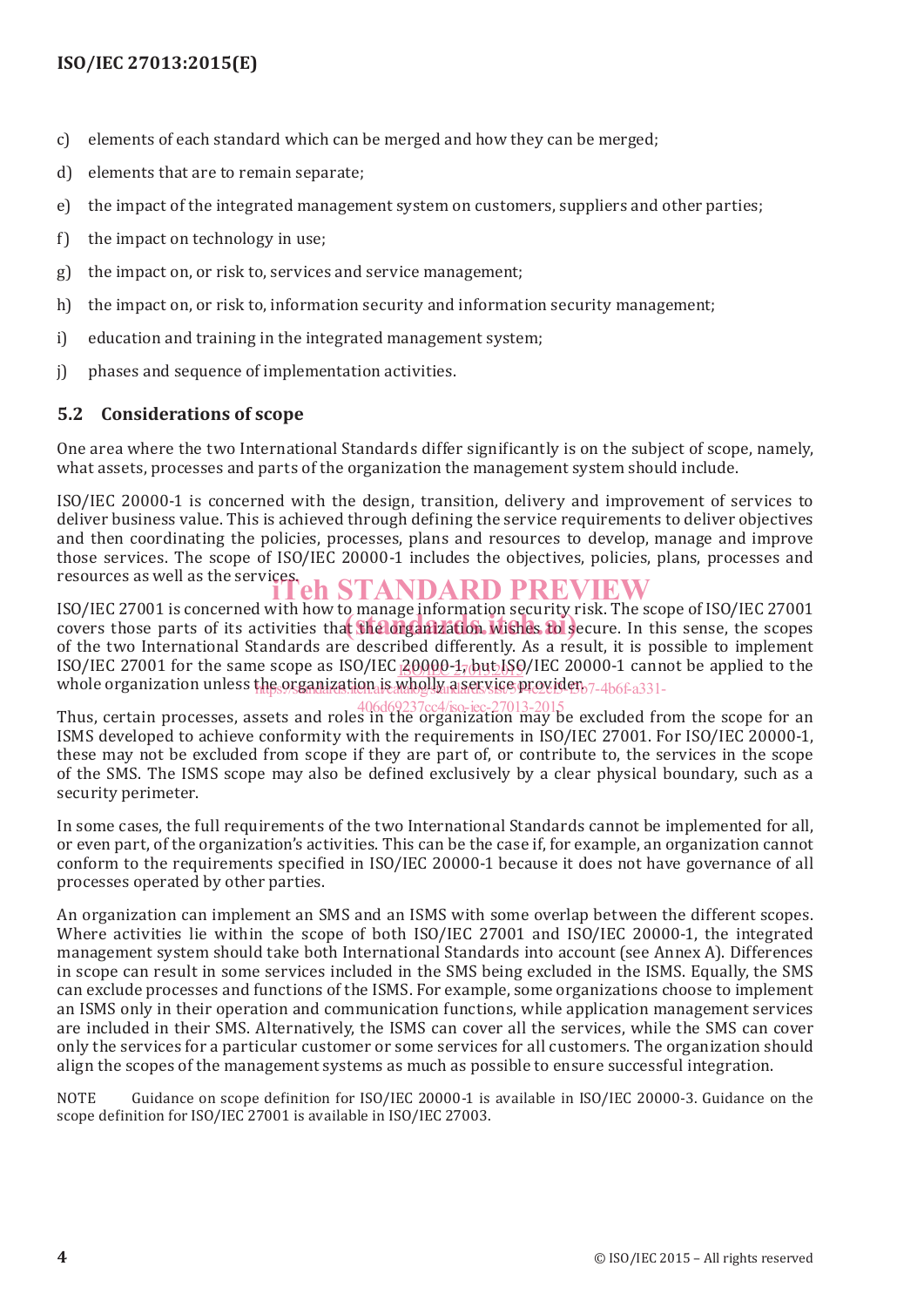### **5.3 Pre-implementation scenarios**

### **5.3.1 General**

An organization planning an integrated management system can be in one of three states, as described in 5.3.2 to 5.3.4. In all cases, the organization has some form of management processes or it would not exist. The following clauses provide suggestions for implementation in each of the three states also described in 5.1.

### **5.3.2 Neither standard is currently used as the basis for a management system**

It is easy to assume that, where neither standard is implemented, there are no policies, processes and procedures and that therefore the situation is simple to deal with. However, this is a misconception.

All organizations will have some form of management system. This should be adapted to achieve conformity with the requirements specified in either or both of the standards.

The decision regarding the order in which the two management systems will be implemented should be based on business needs and priorities. Decisions can be influenced by whether the primary driver is competitive positioning or the need to demonstrate compliance to a customer.

Another important decision is whether to implement both standards concurrently or sequentially. If the implementation is sequential, one standard is implemented and then the scope is extended to include the additional requirements of the other. See 5.3.3. Both the ISMS and the SMS can be implemented concurrently, if implementation activities and efforts can be coordinated and duplication minimised. concurrently, if implementation activities and efforts can be coordinated and duplication minimised.<br>However, depending upon the nature of the organization, it can be prudent to start with one standard and then expand the scope to include the other ds.iteh.ai)

These considerations are illustrated in the following scenarios.

**ISO/IEC 27013** 

- a) An organization<sub>tt</sub>hat provides services should start with the implementation of ISO/IEC 20000-1 and then, working from lessons learned during that implementation, expand the management system to include ISO/IEC 27001.
- b) An organization that is using suppliers, including other parties, for delivery of some parts of the service should initially focus on ISO/IEC 20000-1. ISO/IEC 20000-1 includes more requirements for managing other parties, including suppliers. This allows resolution of supplier management and process control issues. The organization should then proceed to ISO/IEC 27001.
- c) A small organization should focus on one of either ISO/IEC 27001 or ISO/IEC 20000-1, depending on its level of reliance upon service management or information security.
- d) A large organization with internal service delivery should handle the implementation as a single project. If this is not possible, then it should divide the implementation into two parallel sub-projects within one overarching programme of work. Each sub-project should manage one standard and integrate the implementations as a mutual sub-project. If this approach is chosen, it is vital to ensure that the implementations are compatible as they are developed. This can introduce additional overhead and further risk to the outcome, so should only be used if there is no alternative.
- e) Any organization that places a high level of importance on information security should first implement an ISMS which conforms to the requirements specified in ISO/IEC 27001. The next stage should be the expansion of that management system to fulfil the requirements specified in ISO/IEC 20000-1, supporting information security.

An integration working group holding regular meetings during the implementation of both management systems can help in ensuring the two are aligned.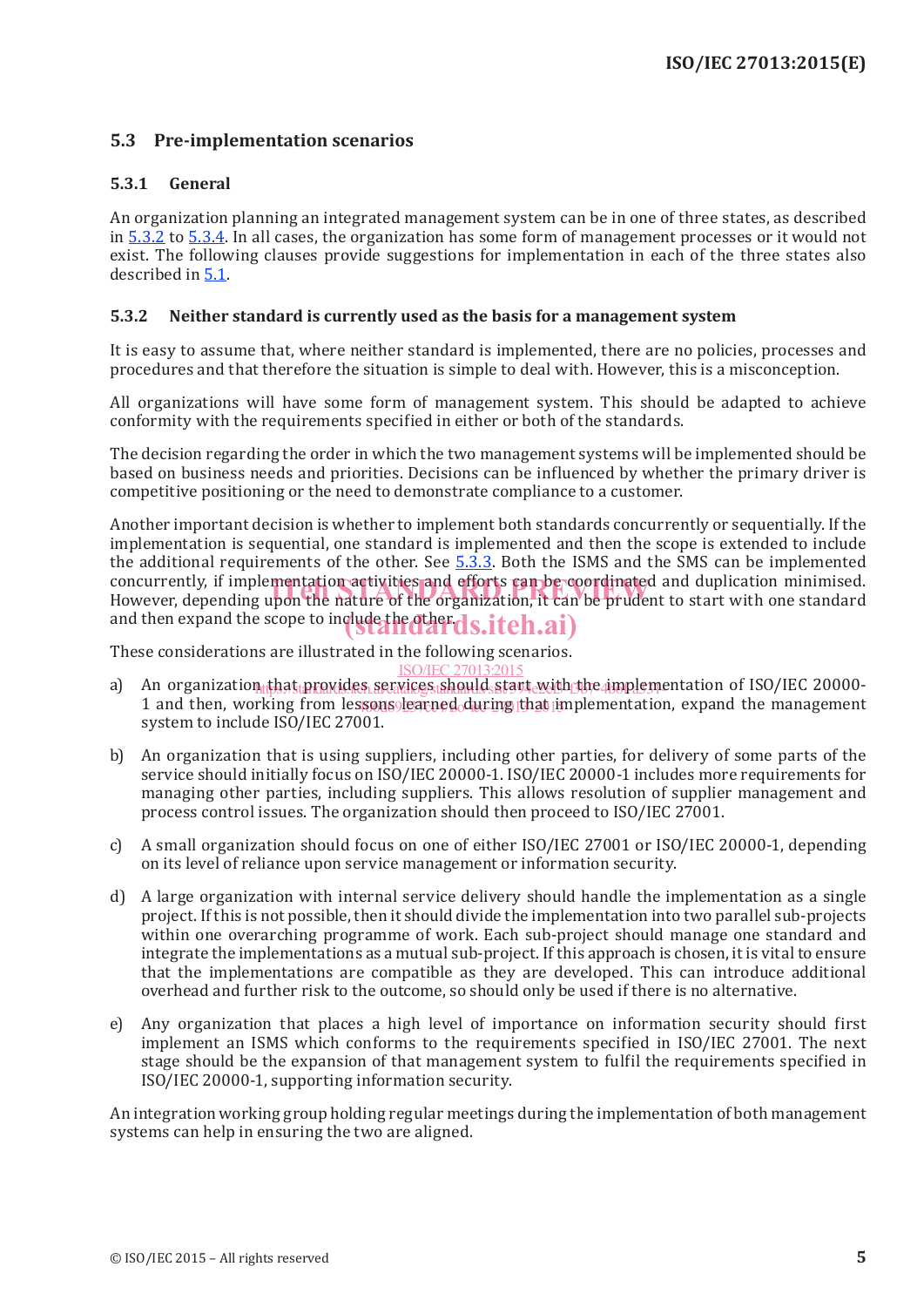### **5.3.3 A management system exists which fulfils the requirement of one of the standards**

Where a management system has already achieved conformity with the requirements specified in one of the two standards, the primary goal should be to integrate the requirements of the other standard. This should be done without suffering any loss of service or jeopardising information security of the service. However, the existing management system should be broken down into its individual elements. This should be carefully planned in advance, with existing documentation being reviewed by experts in the standard that is being introduced, and by experts in the standard already implemented.

The organization should identify the attributes of the established management system, including at least the following:

- a) scope;
- b) organizational structure;
- c) policies;
- d) planning activities;
- e) authorities and responsibilities;
- f) practices;
- g) risk management methodologies;
- h) relevant processes;
- i) procedures;
- j) terms and definitions;

### ISO/IEC 27013:2015

iTeh STANDARD PREVIEW

(standards.iteh.ai)

k) resources. https://standards.iteh.ai/catalog/standards/sist/594e2ef3-f3b7-4b6f-a331-

These attributes should then be reviewed to establish how they can be applied to the integrated management system. If a two-step approach is used, with one management system in place as step one, the second step is to implement the other management system. The scope for the second step should be defined and agreed before starting any implementation activities. 406d69237cc4/iso-iec-27013-2015

#### **5.3.4 Separate management systems exist which fulfil the requirements of each standard**

This last case is perhaps the most complex. It illustrates the issue of scope; see 5.2. It is possible that an organization has implemented an ISMS in one organizational area and has implemented an SMS in another. The organization can then decide to apply one or other of the standards across a wider scope of activities. At some point in time, the management systems will be implemented for the same activities. Alternatively, two organizations can be planning to merge. One has demonstrated conformity to the requirements specified in ISO/IEC 27001, while the other has demonstrated conformity to the requirements specified in ISO/IEC 20000-1.

A review should form the starting point, aiming to achieve the following:

- a) identify and document the existing and proposed scopes to which each standard applies, paying particular attention to their differences;
- b) compare the existing management systems and establish if there are any mutually incompatible aspects;
- c) develop a business case to clarify the benefits of an integrated management system;
- d) start to engage the stakeholders of both management systems with one another;